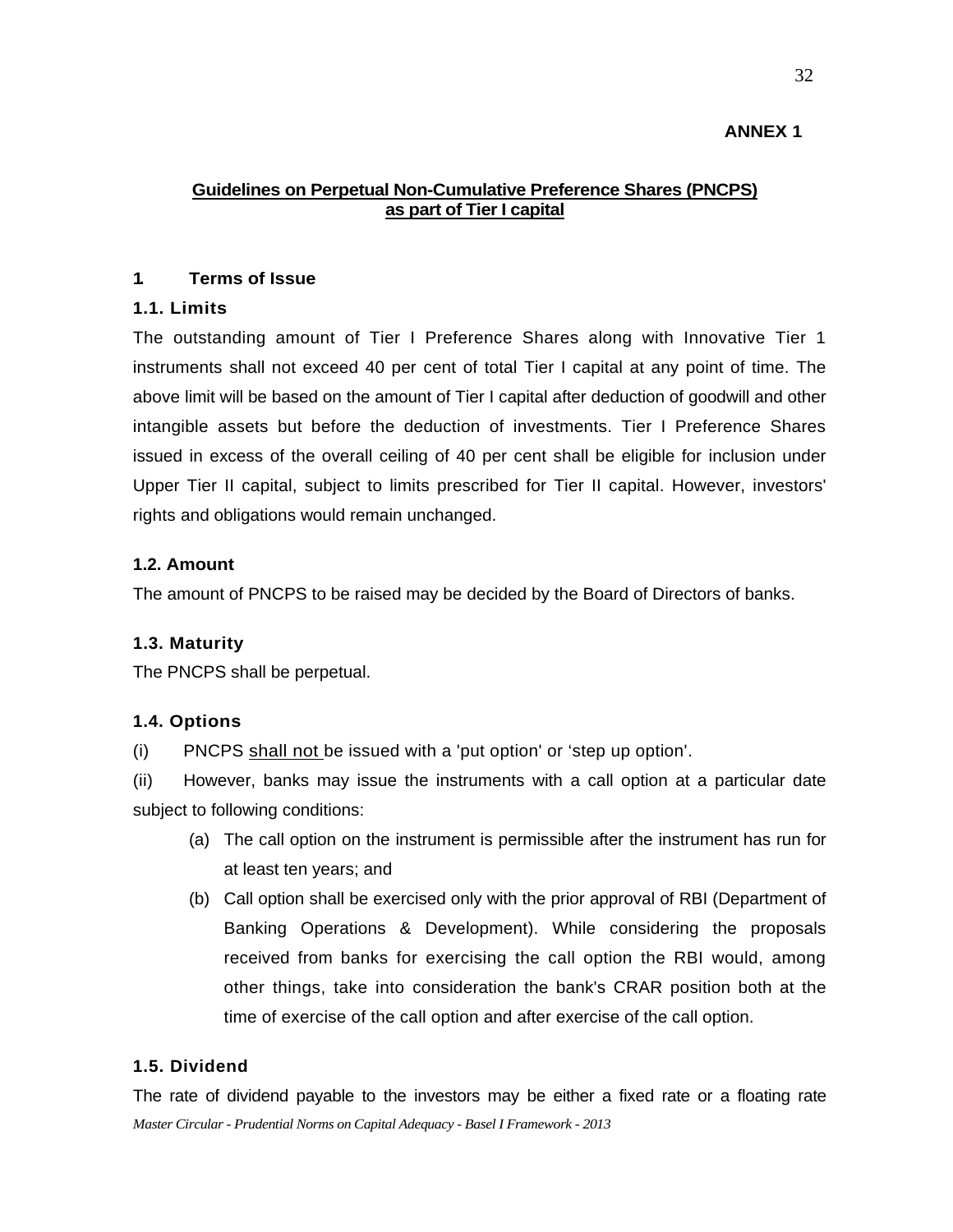referenced to a market determined rupee interest benchmark rate.

### **1.6. Payment of Dividend**

- (a) The issuing bank shall pay dividend subject to availability of distributable surplus out of current year's earnings, and if
	- (i) The bank's CRAR is above the minimum regulatory requirement prescribed by RBI;
	- (ii) The impact of such payment does not result in bank's capital to risk weighted assets ratio (CRAR) falling below or remaining below the minimum regulatory requirement prescribed by Reserve Bank of India;
	- (iii) In the case of half yearly payment of dividends, the balance sheet as at the end of the previous year does not show any accumulated losses; and
	- (iv) In the case of annual payment of dividends, the current year's balance sheet does not show any accumulated losses
- (b) The dividend shall not be cumulative. i.e., dividend missed in a year will not be paid in future years, even if adequate profit is available and the level of CRAR conforms to the regulatory minimum. When dividend is paid at a rate lesser than the prescribed rate, the unpaid amount will not be paid in future years, even if adequate profit is available and the level of CRAR conforms to the regulatory minimum.
- (c) All instances of non-payment of dividend/payment of dividend at a lesser rate than prescribed in consequence of conditions as at (a) above should be reported by the issuing banks to the Chief General Managers-in-Charge of Department of Banking Operations & Development and Department of Banking Supervision, Central Office of the Reserve Bank of India, Mumbai.

### **1.7 Seniority of Claim**

The claims of the investors in PNCPS shall be senior to the claims of investors in equity shares and subordinated to the claims of all other creditors and the depositors.

### **1.8 Other Conditions**

- (a) PNCPS should be fully paid-up, unsecured, and free of any restrictive clauses.
- (b) Investment by FIIs and NRIs shall be within an overall limit of 49 per cent and 24 per cent of the issue respectively, subject to the investment by each FII not exceeding 10

*Master Circular - Prudential Norms on Capital Adequacy - Basel I Framework - 2013* per cent of the issue and investment by each NRI not exceeding 5 per cent of the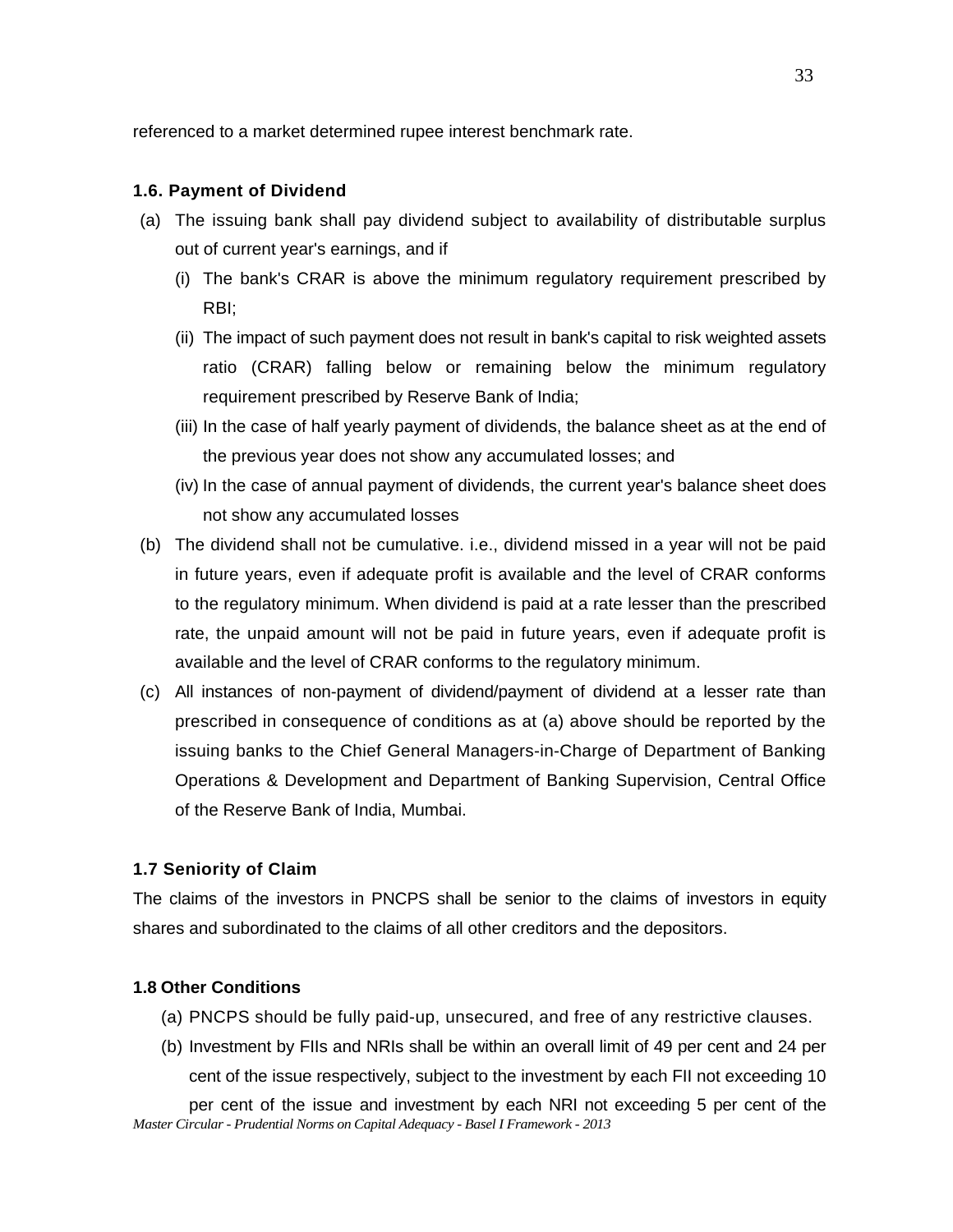issue. Investment by FIIs in these instruments shall be outside the ECB limit for rupee denominated corporate debt as fixed by Government of India from time to time. The overall non-resident holding of Preference Shares and equity shares in public sector banks will be subject to the statutory / regulatory limit.

(c) Banks should comply with the terms and conditions, if any, stipulated by SEBI / other regulatory authorities in regard to issue of the instruments.

### **2. Compliance with Reserve Requirements**

- (a) The funds collected by various branches of the bank or other banks for the issue and held pending finalisation of allotment of the Tier I Preference Shares will have to be taken into account for the purpose of calculating reserve requirements.
- (b) However, the total amount raised by the bank by issue of PNCPS shall not be reckoned as liability for calculation of net demand and time liabilities for the purpose of reserve requirements and, as such, will not attract CRR / SLR requirements.

### **3. Reporting Requirements**

**3.1** Banks issuing PNCPS shall submit a report to the Chief General Manager-in- charge, Department of Banking Operations & Development, Reserve Bank of India, Mumbai giving details of the capital raised, including the terms of issue specified at item 1 above together with a copy of the offer document soon after the issue is completed.

**3.2** The issue-wise details of amount raised as PNCPS qualifying for Tier I capital by the bank from FIIs / NRIs are required to be reported within 30 days of the issue to the Chief General Manager, Reserve Bank of India, Foreign Exchange Department, Foreign Investment Division, Central Office, Mumbai 400 001 in the proforma given at the end of this **Annex**. The details of the secondary market sales / purchases by FIIs and the NRIs in these instruments on the floor of the stock exchange shall be reported by the custodians and designated banks, respectively to the Reserve Bank of India through the soft copy of the LEC Returns, on a daily basis, as prescribed in Schedule 2 and 3 of the FEMA Notification No.20 dated 3rd May 2000, as amended from time to time.

### **4. Investment in Perpetual Non-Cumulative Preference Shares issued by**

#### **other banks/FIs**

*Master Circular - Prudential Norms on Capital Adequacy - Basel I Framework - 2013*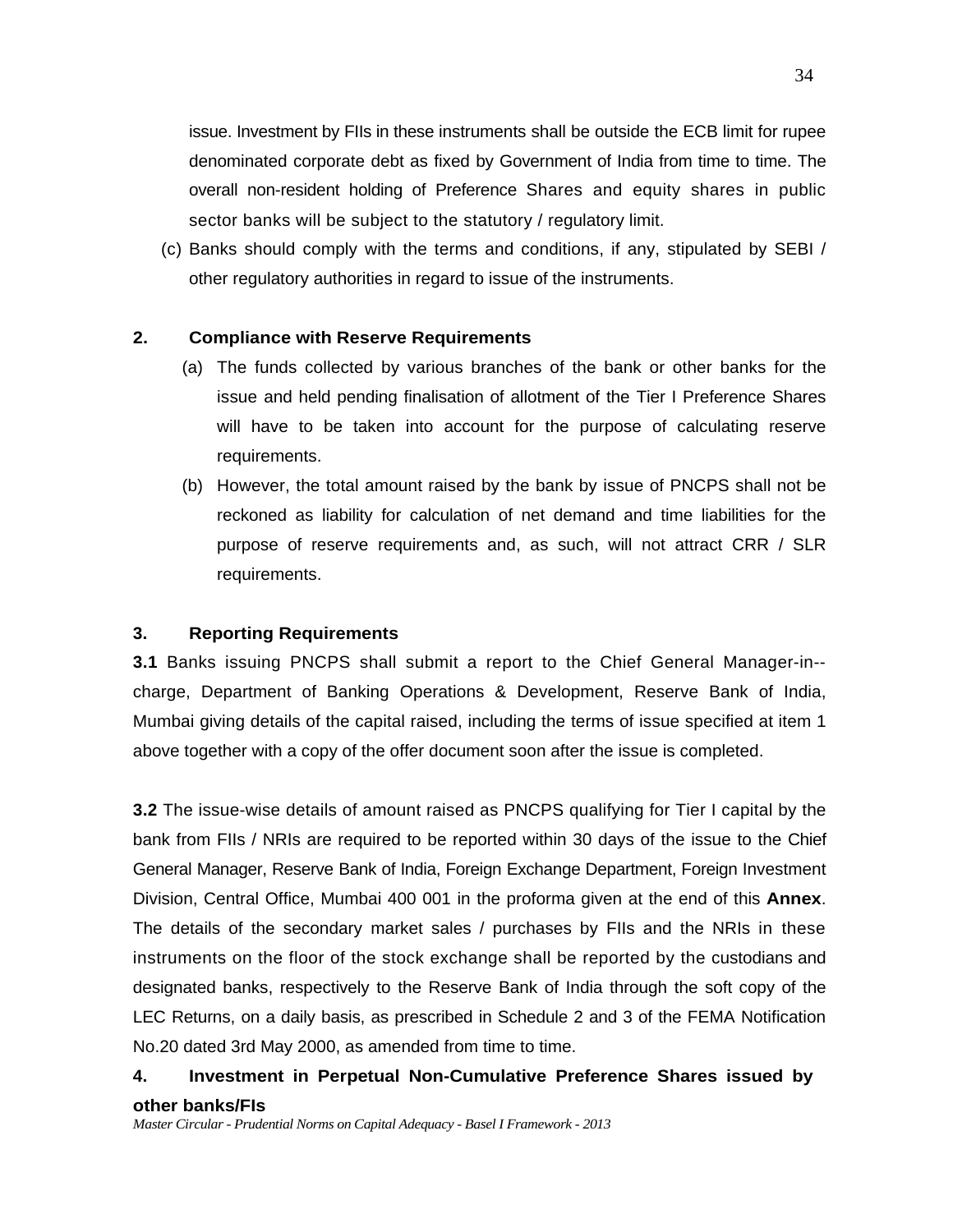- (a) A bank's investment in PNCPS issued by other banks and financial institutions will be reckoned along with the investment in other instruments eligible for capital status while computing compliance with the overall ceiling of 10 per cent of investing banks' capital funds as prescribed vide circular DBOD.BP.BC.No.3/ 21.01.002/ 2004-05 dated 6th July 2004.
- (b) Bank's investments in PNCPS issued by other banks / financial institutions will attract a 100 per cent risk weight for capital adequacy purposes.
- (c) A bank's investments in the PNCPS of other banks will be treated as exposure to capital market and be reckoned for the purpose of compliance with the prudential ceiling for capital market exposure as fixed by RBI.

### **5. Grant of Advances against Tier I Preference Shares**

Banks should not grant advances against the security of the PNCPS issued by them.

### **6. Classification in the Balance sheet**

These instruments will be classified as capital and shown under 'Schedule I-Capital' of the Balance sheet.